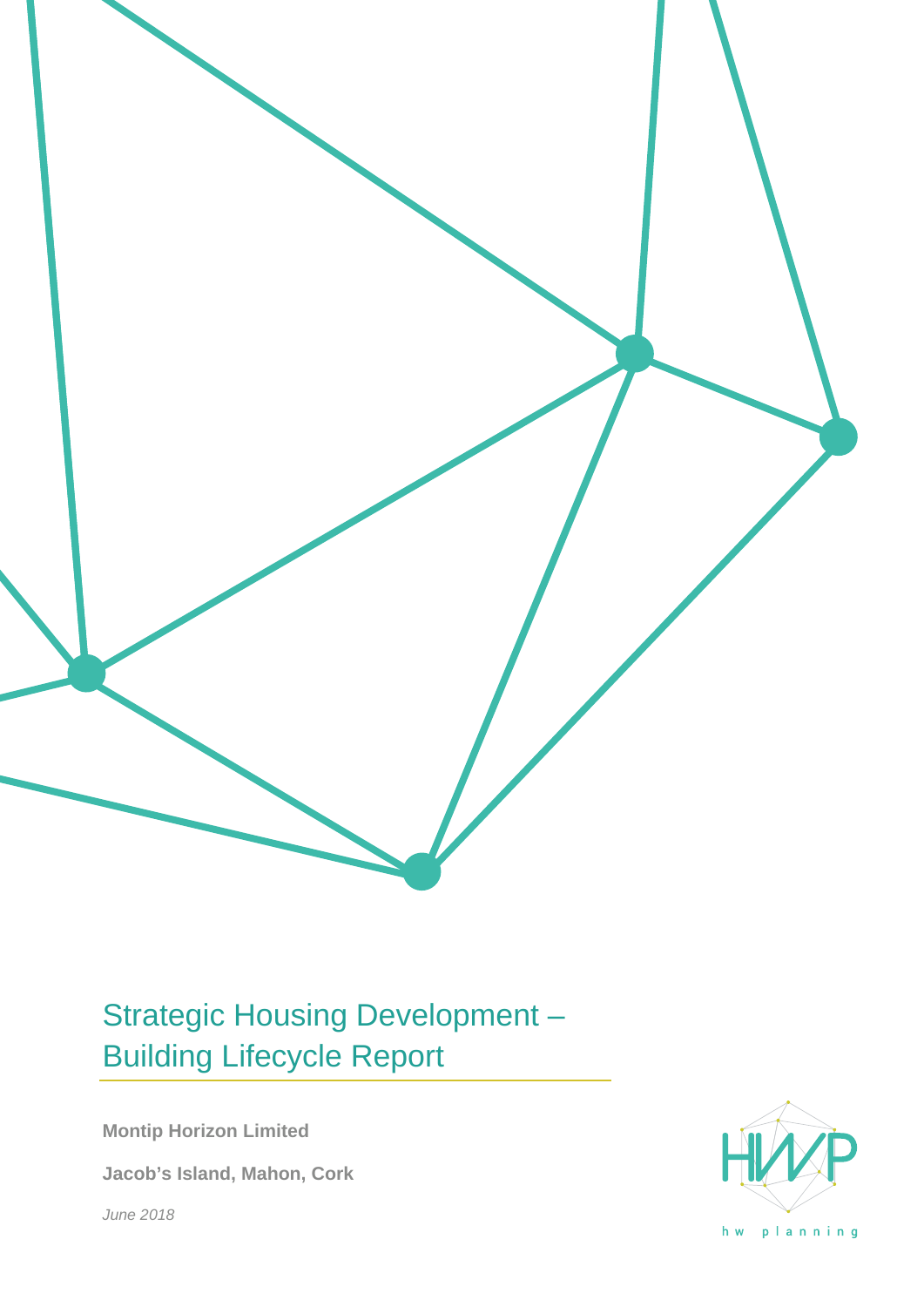

#### **Introduction**

The following Building Lifecycle Report has been prepared in relation to the proposed Strategic Housing Development at Jacobs Island, Mahon, Cork. The proposed development consists of a mixed use residential and retail development with ancillary crèche, landscaping, road improvement and site development works to include 413 no. apartments contained in 6 blocks ranging in height from 6 to 25 storeys.

### **Design Approach**

The proposed development has been designed to capture the efficiencies made possible by the 2018 Apartment Design Guidelines, aimed at improving the viability of apartment development across the country. The design approach seeks to maximize the nett: gross efficiency of the buildings through maximising the number of apartments for the minimum amount of common area. This essentially will result in a greater number of people contributing to the costs of running a smaller area.

In addition, the design approach seeks to generate better efficiency from lift and stair cores. Traditionally in apartment developments, a lift and stair core served 3 - 4units (largely driven by high requirements for dual aspect units – as high as 85%, depending on local authority) The new apartment design guidelines allow for dual aspect ratios of between 33-50%. This enables more apartments to be served form an individual core – up to a maximum of 12. The need to maximize the number of units served by one lift is offset by the need to provide a good level of service (adequate waiting times etc), which is generally influenced by the height of individual buildings. The proposed development includes between 8-12 units around the lift and stair cores.

Lifecycle costs are also determined by the durability and maintenance requirements of materials. This applies across all elements of the building, internally, externally, as well as basements, landscaped areas. As the applicants intend to build and hold the development for rental (retaining the flexibility of being able to break up for sale), there is an emphasis on the quality and durability of materials used. The requirements of the developer are in effect aligned with those of future residents in this regard. Low maintenance cladding materials such as brick, self-finished render, and precast concrete are proposed to minimize the impact of façade maintenance. Balconies are designed to be capable of fabrication off-site, resulting in higher standard of finish, reducing damage during construction and improved durability.

The proposed scheme represents a significant increase in density from the previously permitted developments on the site. This is particularly relevant in Jacob's Island as there is a significant quantity of open space provided within the scheme owing to its waterside setting. The proposed development includes 413 No. units, nearly a threefold increase in the number of units over the existing permitted buildings, in broadly the same footprint. This will have a tangible impact in diluting the cost per unit of the upkeep of the external landscaped areas.

#### **Energy**

The proposed development includes a number of passive and active design measures aimed at promoting energy conservation and reducing CO2 emissions with resultant savings in terms of energy costs for future residents. An Energy Statement has been prepared by EDC and is enclosed with the application. The statement outlines the various energy strategy measures that will be undertaken as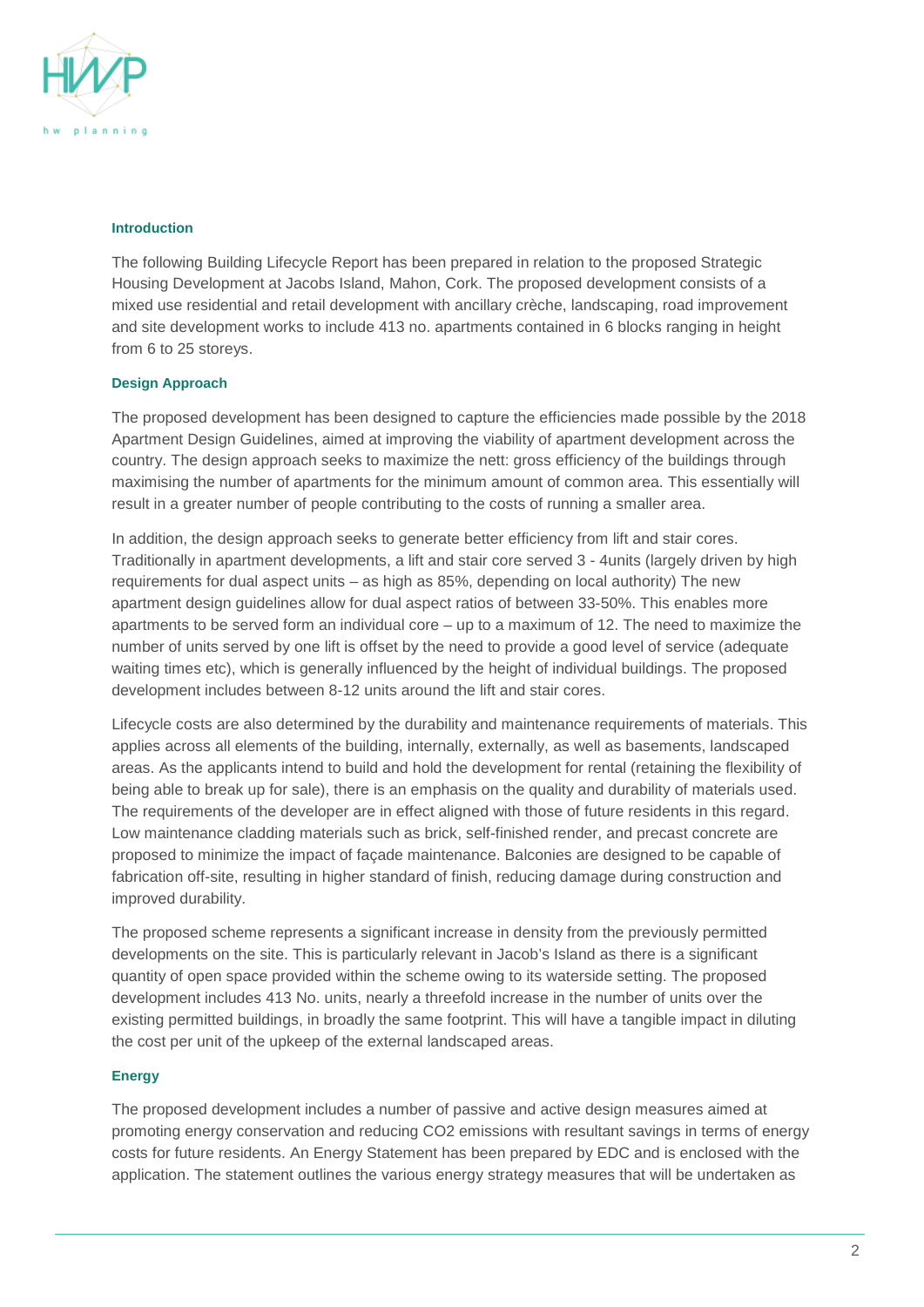

part of the proposed development. Construction materials will be selected to limit heat loss, while the scheme has been designed to promote solar gain and passive solar shading resulting in residential units that will achieve a BER of A3 minimum. The buildings will maximise natural daylight to reduce lighting costs. Heating of Blocks 3,4,7,8 and 9 will be provided for by a Combined Heat and Power district heating system which will allow for efficiencies of scale. There will be an option of supplementing with PV panels at a later time if required. Heat interface units in each apartment will provide for hot water requirements as needed, while the entire district heating system will be controlled by a Building Management System to ensure optimum operation. Block 10 is to be serviced by Air Source Heat Pumps and PV panels resulting in lifetime heating costs that will be comparatively much lower than traditional systems.

The various measures included with the proposed development will ensure that lifetime costs arising from energy needs will be minimised. In addition, it will be possible to further supplement the scheme with additional PV capacity in future as needs arise.

#### **Car Parking**

Evolving transport patterns are seeing a reduction in the reliance on cars for travel to and from home, and this is starting to impact positively on the extent of parking provision in sustainable, wellconnected locations such as Jacob's Island. Up to now, each apartment would have had its own parking space as well as 1 visitor space for every 4 units. The proposed development includes